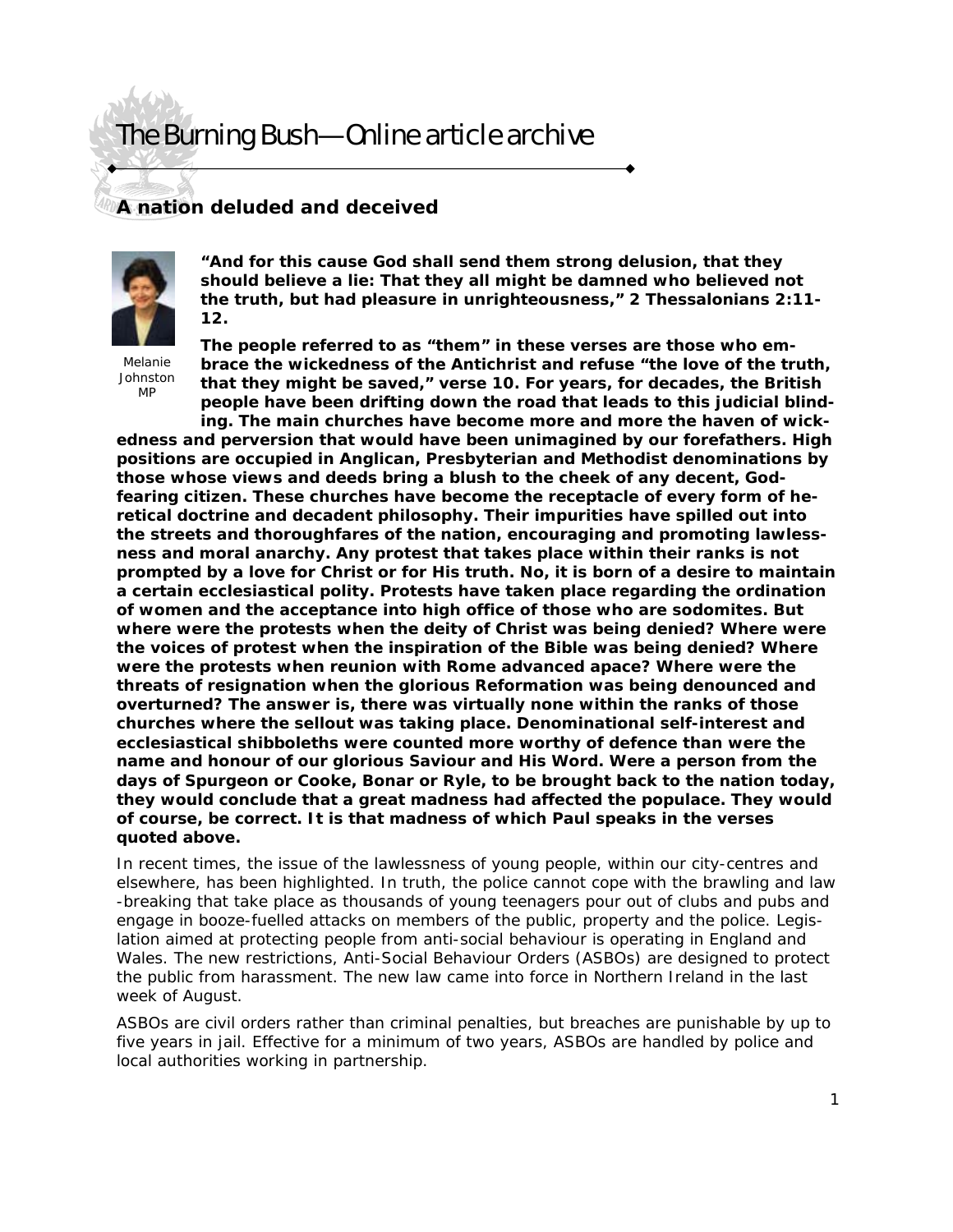## The Burning Bush—Online article archive

The laws aim to deal with problems like underage drinking and vandalism, and can be applied for by police, councils and the Housing Executive to anybody over the age of 10.

Recent newspaper headlines stated: "Teenage curfew hailed a success." "The curfew in Wigton was the first of its kind to be introduced in Cumbria and followed new legislation to reduce anti-social behaviour. The action against youths aged under 16 aimed to cut down on disorder in the town . . . . Police said the curfew had helped reduce problems on the streets. Under the powers, police officers were able to take home unsupervised teenagers caught on the streets after 2100 GMT and before 0600 GMT." That was back at Easter time.

Since then, other cities have introduced the same measures and they seem to help. Northern Ireland teachers' union leader, Fern Turner, has called for a curfew system to be introduced to curb violent pupils, as many teachers are dreading going back to school. The need for effective action is growing!

#### **Another initiative**

But while there is this curb on the activities of 16-year-olds, the same "powers that be" have initiated another measure involving this age group which stands on its head any measure of common sense which underlies the use of a curfew. One report of the development to which I refer reads as follows: "Doctors have been told they can help girls under 16 to obtain an abortion without involving the parents." "The guidance follows controversy over the case of a 14-year-old girl allowed to have a secret abortion in May. Michelle Smith, from Mansfield, Notts, decided to have an abortion after speaking to a community health worker at her school. She took the first of two pills as part of the chemical abortion process, and although she later changed her mind when her mother found out what was happening, it was too late. Anti-abortion campaigners have attacked the guidance as an "attack on parental responsibility."

#### **Confidentiality**

The new guidance re-emphasises a young person's right to confidential sexual health guidance - and also makes explicit reference to abortion for the first time. Professor Jack Scarisbrick, of the anti-abortion group Life, said the guidance would lead to many more teenagers suffering in the way Michelle Smith had done. He said: "Once again health professionals are being told that it is a young person's right to receive confidential contraceptive advice, even if they are under 16 and therefore breaking the law by having sex."

But Public Health Minister Melanie Johnson said: "Providing young people with clear support and advice about relationships and contraception is essential if we are to protect them, reduce the number of teenage pregnancies and tackle the spread of sexually transmitted infections."

#### **Murder assisted**

Thus, young people under sixteen are placed under a curfew in order to try to maintain some semblance of law and order and yet, on the other hand, young girls who break the law and become pregnant are to be helped by the State authorities to murder their unborn offspring and that without the parents being informed of this taking place. Only deranged legislators could have devised such laws.